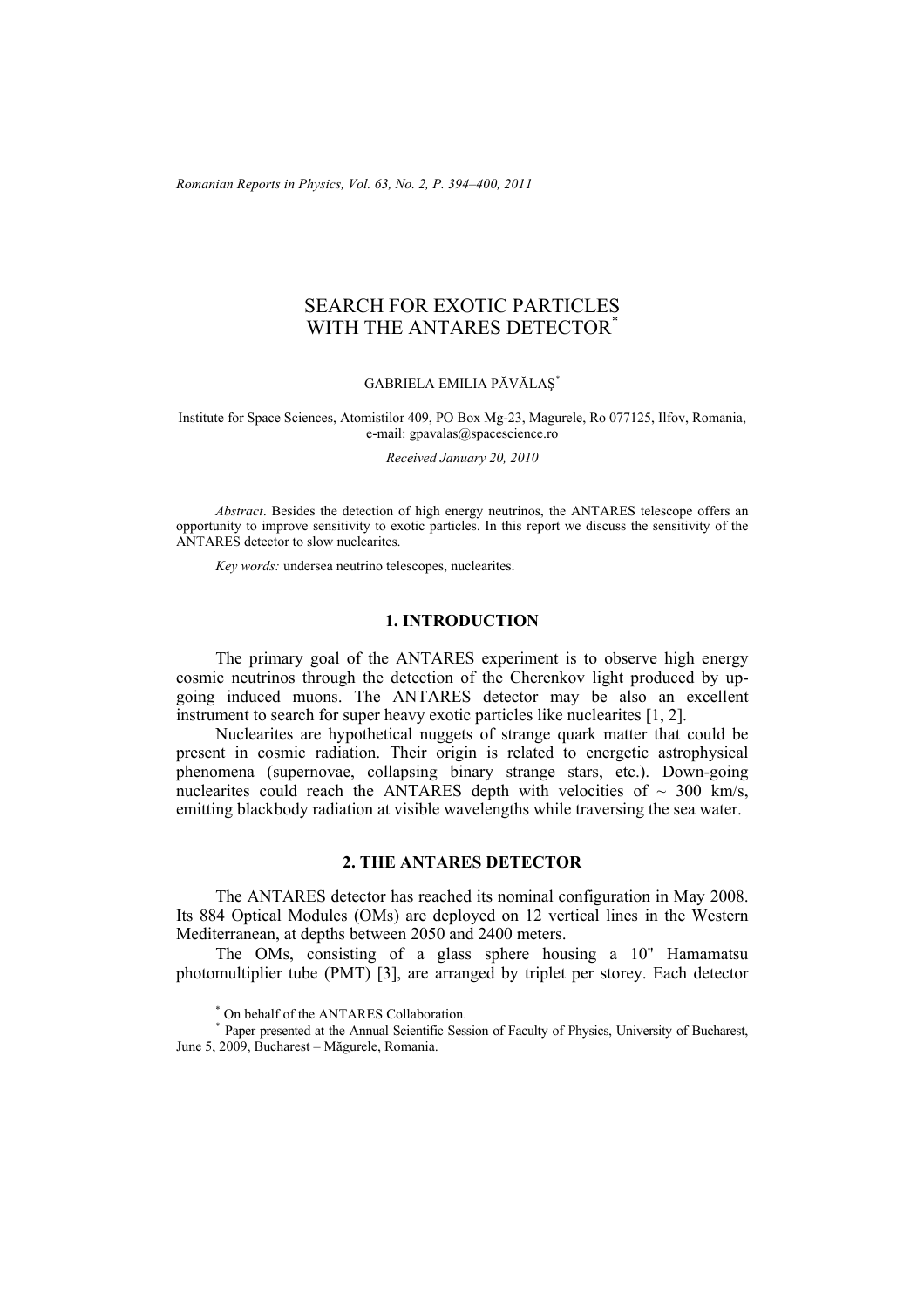line, made of 25 storeys, is connected via interlinks to a Junction Box, itself connected to the shore station at La Seyne-sur-Mer through a 40 km long electrooptical cable. The strategy of the ANTARES data acquisition is based on the "alldata-to-shore" concept [4]. This implementation leads to the transmission of all raw data above a given threshold to shore, where different software triggers are applied for filtering before storage.

For the analysis presented here, only one trigger logic has been considered, that is based on local coincidences. A local coincidence (first level "L1" trigger) is defined either as a combination of two hits on two OMs of the same storey within 20 ns, or as a single hit with a large amplitude, typically 3 photoelectrons. The directional trigger requires five local coincidences anywhere in the detector causally connected, within a time window of 2.2 µs. When an event is triggered, all PMT pulses are recorded over 2.2 us.

The ANTARES observatory was build gradually, giving rise to various detector layouts used for physics analysis. The 5-line, 10-line and 12-line detector configurations took data from January 2007, from December 2007 and from May 2008, respectively.

#### **3. NUCLEARITES**

Heavy nuggets of strange quark matter ( $M \ge 10^{10}$  GeV), known as nuclearites, would be electrically neutral; the small positive electric charge of the quark core would be neutralized by electrons forming an electronic cloud or found in week equilibrium inside the core. The relevant energy loss mechanism is represented by the elastic collisions with the atoms of the traversed media, as shown in [5]:

$$
\frac{dE}{dx} = -\sigma \rho v^2,\tag{1}
$$

where p is the density of the medium,  $v$  is the nuclearite velocity and  $\sigma$  its geometrical cross section:

$$
\sigma = \begin{cases} \pi (3M / 4\pi \rho_N)^{2/3} & \text{for } M \ge 8.4 \times 10^{14} \text{ GeV}; \\ \pi \times 10^{-16} \text{ cm}^2 & \text{for smaller masses}, \end{cases}
$$

with  $\rho_N \approx 3.6 \times 10^{14}$  g cm<sup>-3</sup>. The mass limit in the above equation corresponds to a radius of the strange quark matter of 1 Å. Assuming a nuclearite of mass *M* enters the atmosphere with an initial (non-relativistic) velocity *v*, after crossing a depth *L* it will be slowed down to

$$
v(L) = v_0 e^{-\frac{\sigma^L}{M_0} \int_0^L \rho_a dx}, \qquad (2)
$$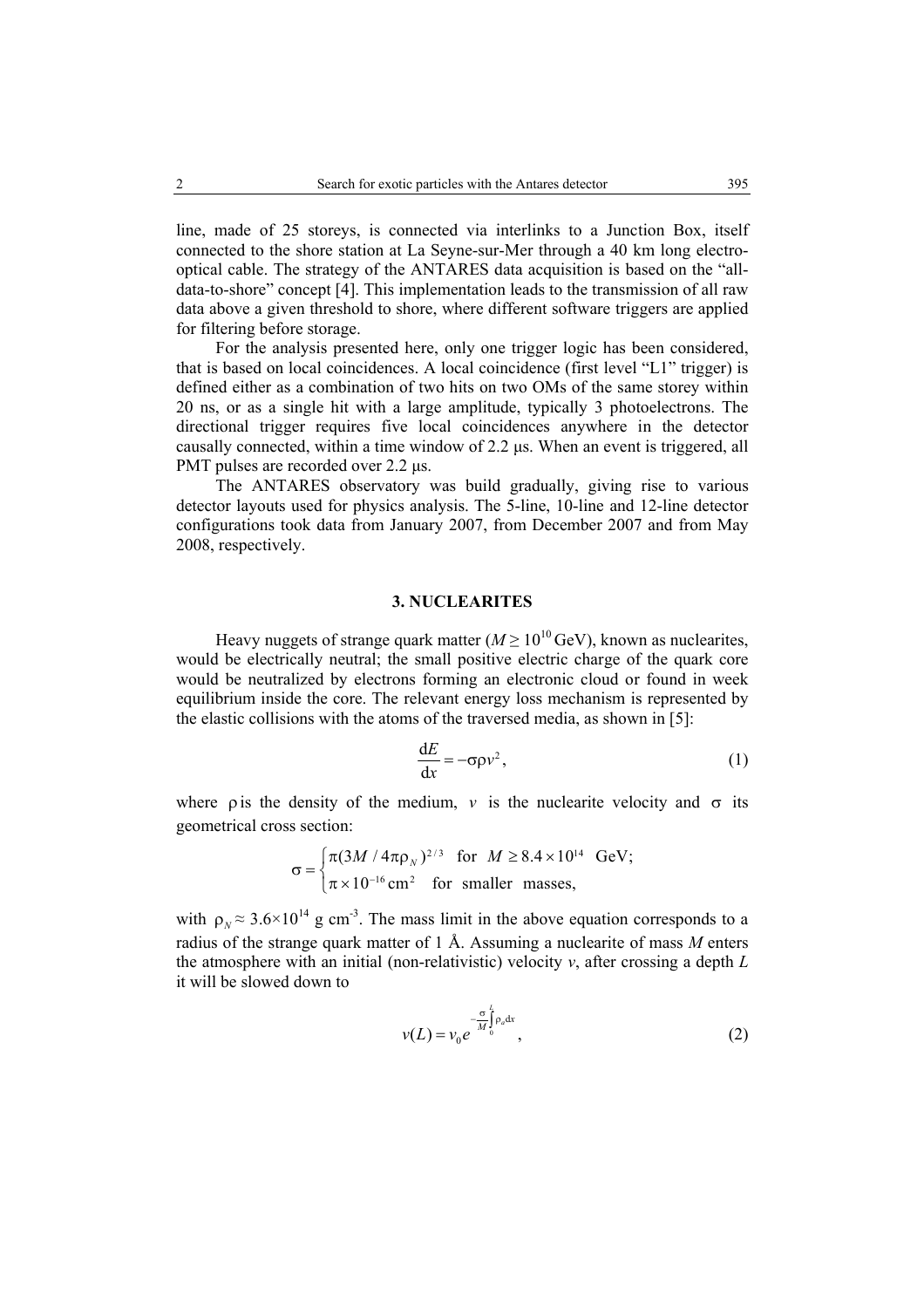where  $\rho_a$  is the air density at different depths. Considering the parameterization of the standard atmosphere from [6]:

$$
\rho_a(h) = ae^{-\frac{h}{b}} = ae^{-\frac{H-L}{b}},
$$
\n(3)

where  $a = 1.2 \times 10^{-3}$  g cm<sup>-3</sup> and  $b \approx 8.57 \times 10^{5}$  cm,  $H \approx 50$  km is the total height of the atmosphere. The integral in Eq. 2 may be solved analytically.

The propagation of nuclearites in sea water is described also by Eq. 2, assuming  $\rho_a = 1$  g cm<sup>-3</sup> and substituting  $v_0$  with the speed value at the Earth surface. Nuclearites moving into the water could be detected trough the black-body radiation emitted by the expanding cylindrical thermal shock wave [5]. The luminous efficiency (defined as the fraction of dissipated energy appearing as light) was estimated, in the case of water, to be  $\eta \approx 3 \times 10^{-5}$  [5]. The number of visible photons emitted per unit path length can be computed as:

$$
\frac{dN_{\gamma}}{dx} = \eta \frac{dE/dx}{\pi[eV]},
$$
\n(4)

assuming the average energy of visible photons  $\pi$  eV. The best present limit for a flux of down-going nuclearites was established by the MACRO experiment, at Gran Sasso [7].

#### **4. SEARCH STRATEGY AND RESULTS**

The Monte Carlo simulation of nuclearite detection in ANTARES assumes only the down-going part of an isotropic flux of nuclearites and an initial velocity (before entering the atmosphere) of  $\beta = 10^{-3}$ . A typical nuclearite event would cross the ANTARES detector in a characteristic time of  $\sim$  1 ms, producing a luminosity that would exceed that of muons by several orders of magnitude. Down-going atmospheric muons represent the main background for nuclearite events. This analysis considers the 5-line ANTARES configuration.

Nuclearite events were simulated for masses of  $3 \times 10^{16}$  GeV,  $10^{17}$  GeV and  $10^{18}$  GeV, considering as simulation volume a hemisphere with a radius of 548 m that surrounds the 5-line detector. The initial point of the trajectory and the direction of the nuclearite are randomly generated. The algorithm proceeds in steps of 2 ns, evaluating the position and velocity of nuclearite at each iteration, as well as the number of hits on the optical modules of the detector.

The atmospheric muons were generated with a Monte Carlo code [8], that uses a dedicated parameterization of the flux of atmospheric muons and an energy range from 20 GeV to 500 TeV.

The data set used in this analysis covers 84 days of data acquisition with the 5-line detector.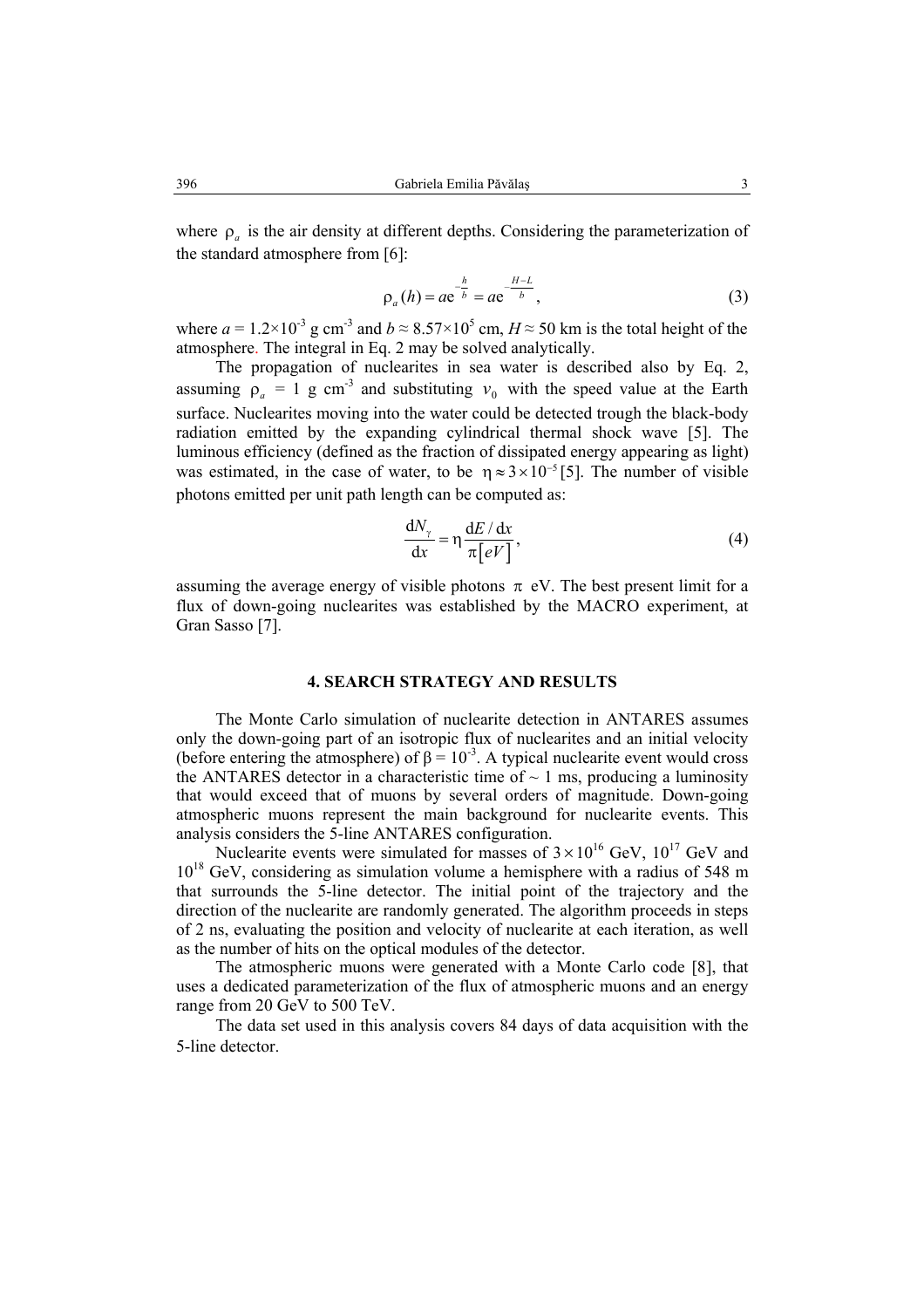Both simulated nuclearite and muon events have been processed with the directional trigger, that operated during the 5-line data acquisition. The directional trigger selects events having at least 5 L1 hits correlated in time. At this step, the background was added from a run taken in July 2007, at a baseline rate of 63.5 kHz. The lower detectable nuclearite mass in the 5-line configuration is about  $3 \times 10^{16}$  GeV.

The algorithm of the directional trigger selects from all the hits produced by a nuclearite only those that comply to the signal of a relativistic muon. These hits can be contained in a single snapshot or multiple snaphots for a single nuclearite event. Because nuclearites are slowly moving particles, multiple snapshots belonging to a single nuclearite event may span into intervals from hundreds of  $\mu$ s up to  $\sim$  1ms. The multiplicity of snapshots for the simulated nuclearite events, selected by the directional trigger (268 events for  $3\times10^{16}$  GeV, 1706 for  $10^{17}$  GeV and 319 for  $10^{18}$ GeV), is presented in Fig. 1.



Fig. 1 – Snapshot distribution obtained for simulated nuclearite events with masses  $3\times10^{16}$ ,  $10^{17}$ ,  $10^{18}$  GeV, selected by the directional trigger.

The parameters studied in our analysis comprised the number of L1 triggered hits (see Section 2), the number of single hits (L0 hits, defined as hits with a threshold greater than 0.3 photoelectrons), the duration of the snapshot (defined as the time difference between the last and the first L1 triggered hits of the event) and the total amplitude of hits in the event, where a snapshot contains all PMT pulses related to a triggered muon event, usually in a time window of  $\sim$  4 µs. The simulated events were comparated with data from an experimental run.

The majority of the snapshots produced by nuclearites from the studied sample are of short duration  $(< 500 \text{ ns}$ ), see Fig. 2. Longer snapshots (up to tens of  $\mu$ s) are also present, due to the large light output of events with masses  $\geq 10^{17}$  Gev.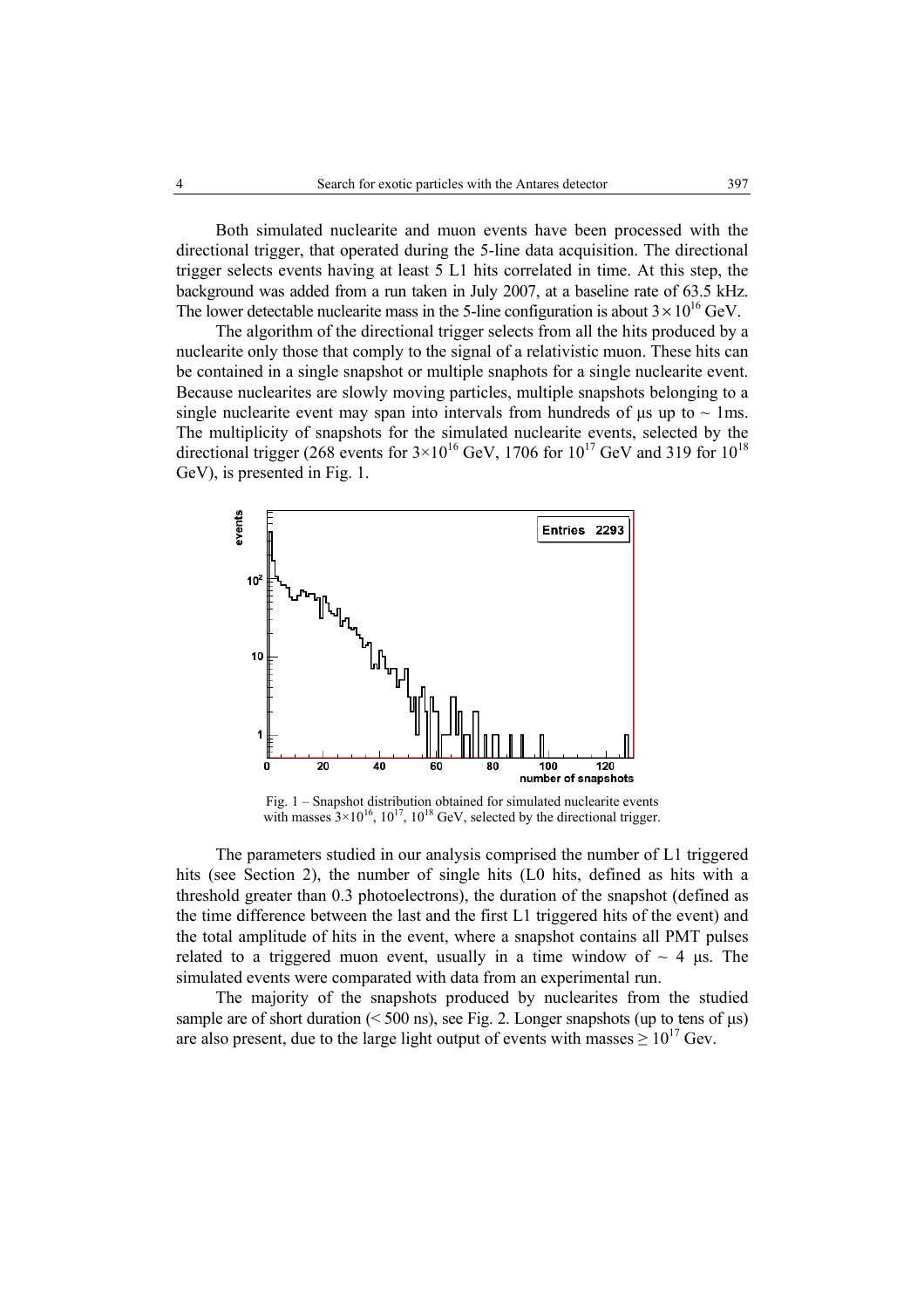

Fig. 2 – Normalized distributions as a function of the duration of snapshot for simulated nuclearites (dashed line), muons (dotted line) and data (continuous line).

Snapshots of nuclearites passing through the detector would also be characterized by a larger number of single hits than for atmospheric muons, as shown in Fig. 3.



Fig. 3 – Normalized distributions of the number of L0 hits for simulated nuclearite (dashed line) and muon (dotted line) events and experimental data (continuous line).

A reasonable agreement is obtained between the distributions of simulated muons and data.

A possible selection criteria for nuclearite signal was obtained considering only the data sample as background. The distributions for data and simulated nuclearite events in the 2-dimensional plot L1 triggered hits *vs* L0 single hits show a clear separation, that was optimized using the linear cut presented in Fig. 4.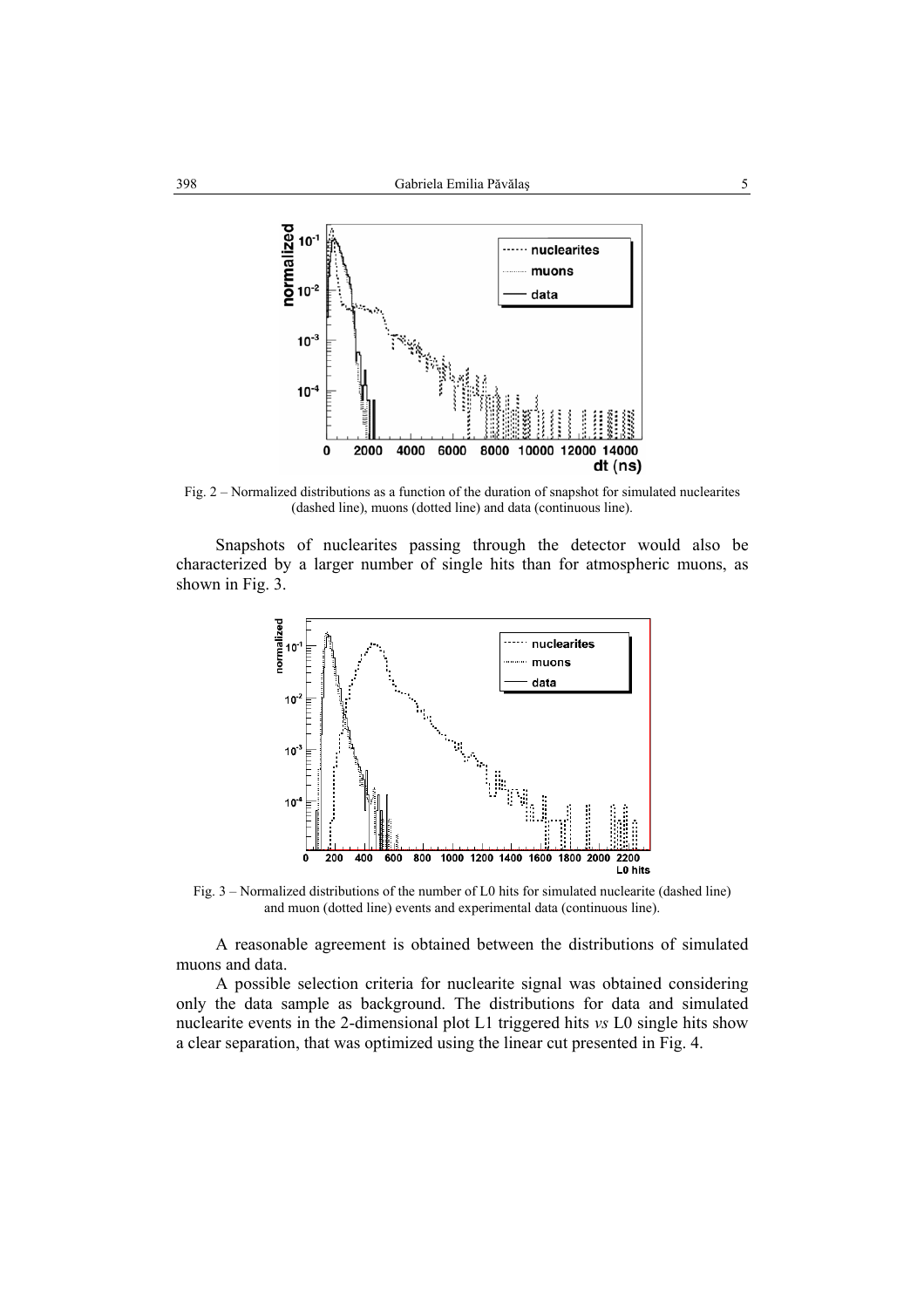

Fig. 4 – Muon data (crosses) and simulated nuclearite events (points) in a L1 triggered hits *vs*. L0 single hits plot. The points represent the corresponding values per snapshot. The linear cut was optimized for signal selection.

The linear cut has been applied to an extended data set, corresponding to 84 days of data acquisition in 5-line configuration. The data sample is reduced by 99.998%. A second cut has been applied to the remaining events, by requiring the multiple snapshot signatures within a time interval of 1 ms, characteristic to the crossing time of the detector by a nuclearite event. Three "events" with two snapshots each have passed the second cut.

The percentage of simulated nuclearite events remained after applying the cuts is given in Table 1. The triggered events below the linear cut are characterized by a low number of L1 hits and a large number of 0 single hits.

| of $\sigma$ , ento remaining after applying the eats |                  |            |                       |  |
|------------------------------------------------------|------------------|------------|-----------------------|--|
| Nuclearite mass (GeV)                                | Triggered events | Linear cut | Multiple snapshot cut |  |
| $3 \times 10^{16}$                                   | 268              | 72.5%      | $16.3\%$              |  |
| $1\times10^{17}$                                     | 706              | 96.8%      | 89.1%                 |  |
| $1\times10^{18}$                                     | 319              | 98.7%      | 96.2%                 |  |

Number of triggered simulated nuclearite events and percentage of events remaining after applying the cuts

Table 1

The sensitivity of the ANTARES detector in 5-line configuration to a nuclearite flux was calculated according to Feldman-Cousins [9], considering a background of 3 events and no nuclearite event detected, for 84 active days of the detector, as shown in Fig. 5. The upper flux limit for nuclearite events with masses  $\geq 10^{17}$  GeV is of the order of  $\sim 10^{-16}$  cm<sup>-2</sup> s<sup>-1</sup> sr<sup>-1</sup>.